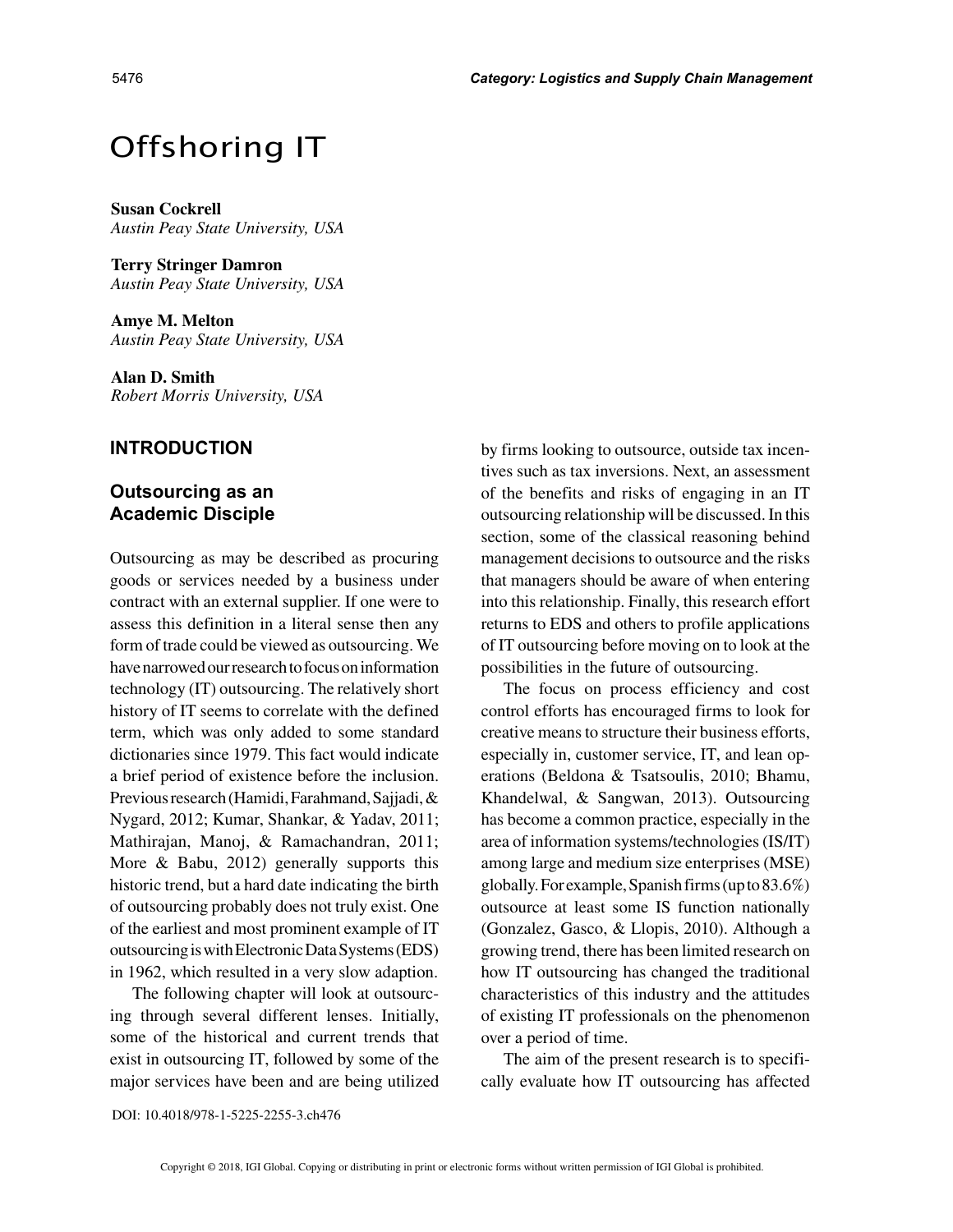the following areas of research (i.e., the time required for IS managers to perform their jobs; the characteristics of the IS manager's working environment or post; the type of knowledge and skills required to carry out the IS manager's professional activities. A number of researchers (Pettersson & Segerstedt, 2011; Pradhananga, Hanaoka, & Sattayaprasert, 2011; Von Haartman, 2012) have investigated IT within an industrial focus, as compared to the service sector, which is differentiated as general services and IT-intensive (i.e., financial institutions, insurance companies, the tourism sector, attorneys, supply chain integration and collaboration, to name a few). The operations manager, on-the-other-hand, generally emphasizes the strategic consequences of job satisfaction and productivity as a function of industrial outsourcing.

*This is because of rapid technological change, high investments firms have made in IT and the great interest in outsourcing have made these executives the target of many surveys. (Gonzalez, et al., 2010)*

The results from this study suggest a weak association between IS outsourcing and job performance, work post, and required knowledge and skills (Willcocks, Hindle, Feeny, & Lacity, 2004). In relation to job performance, the influence that outsourcing has had on the amount of time IS managers dedicate to their various tasks (Gonzales, et al., 2010). Outsourcing has generally has had little direct influence on the time IS managers need to carry out their activities, although a redistribution of that time has taken place. Indeed, it is easy to see that more time is needed for external relations. Conversely, less time is needed for internal relations because the number of tasks coordinated within the firm itself and within the actual department is considerably smaller. The potential impacts that outsourcing places on an IS manager's working post is generally positive, as many managers feel that their job has acquired more added value because they have fewer internal tasks and believe that their work is more valuable. As a result, their employment satisfaction level increases and typically have a higher degree of autonomy. Outsourcing does not mean that the IS manager needs knowledge and skills to a lesser extent; if anything, the IS manager needs them more in order to negotiate good contracts. Except for finance-related knowledge (Jain & Kohli, 2009; Kanniainen, Piche, & Mikkonen, 2009; Karjaluoto, Jarvenpaa, & Kauppi, (2009), IS outsourcing requires a greater amount of knowledge, as IS managers help provide a communication bridge between their organization and the supplier it terms of negotiations. IT knowledge cannot be neglected since awareness of the services and possibilities provided by IT is essential if managers are to know what is being contracted and what the chances for improvement are needed. Of course, there is always the potential to exploit an outsourced IT service provider as a strategic project partner.

When studying the effect of position outsourcing on this industry in major core areas, there is general consensus that IS outsourcing requires more managerial skills, but less time strategyrelated activities; more time systems management, better relations and staff management, sharper tactical management techniques and supportive of more positive work environment (Daim, Basoglu, & Tanoglu, 2010; Daramola, Oladipupo, & Musa, 2010; Dominic, Goh, Wong, & Chen, 2010). Obviously, smaller firms in terms of number of workers and sales volume generally have smaller IS departments while focus for IS managers in the larger enterprises was to improve their performance rather than reduce their workload (Gonzales, et al., 2010). It was found that the service sector and the IT-intensive service sector are the most sophisticated in terms of their IS, which is why they exploit the advantages of outsourcing either to liberate work or to enrich the job, but they never see outsourcing as an "enemy" that might impoverish and damage the IS manager's working post (Gonzales, et al., 2010).

L